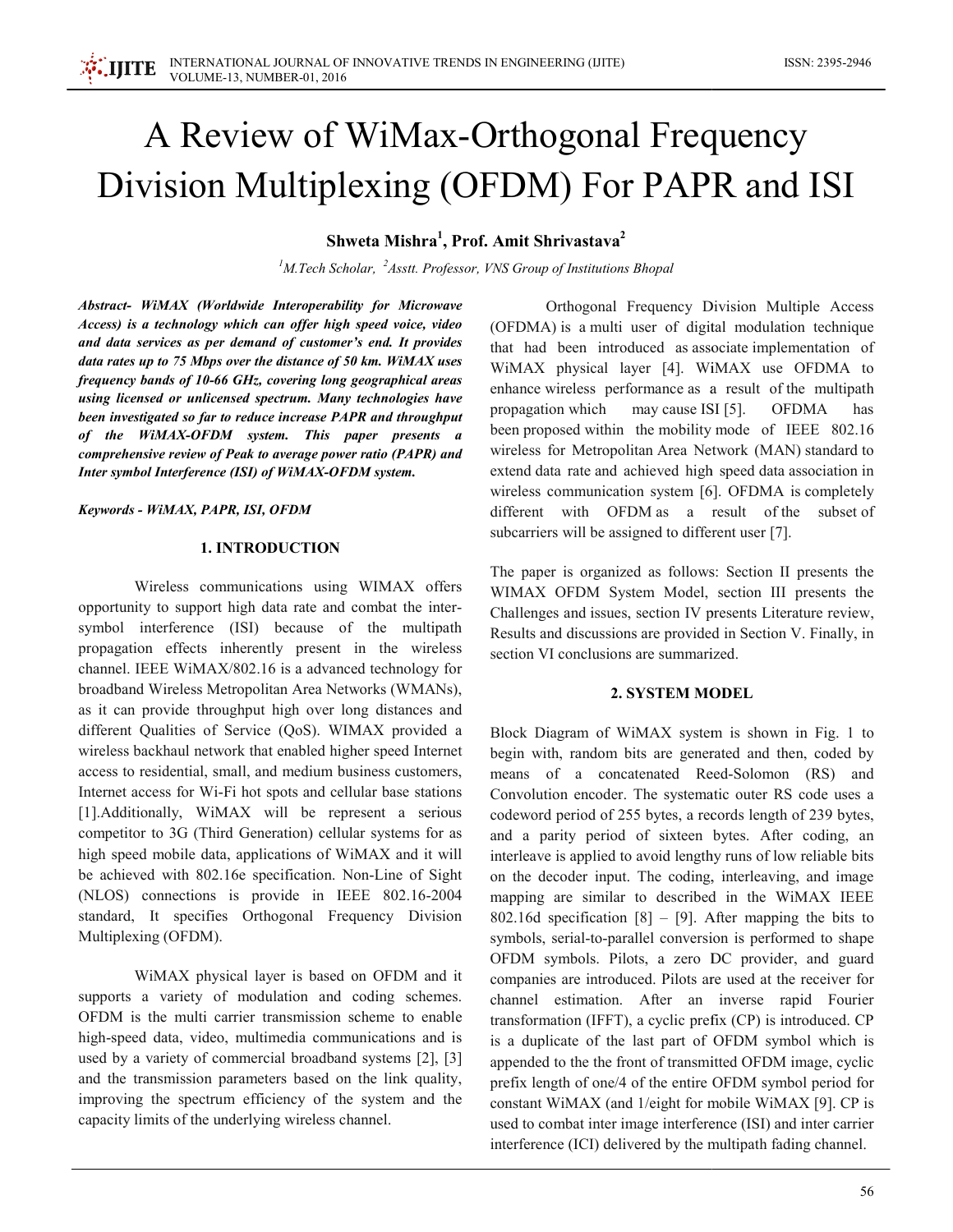The Multipath Fading channel model used in our simulation for fixed Wi-MAX is SUI-three. This model with SUI-x channel fashions have been based totally at the Stanford university's suggestion for broadband WI-FI get entry to route loss estimation [10].



Fig. 1 Block diagram of Wimax system

At the receiver, we first perform the converse operations of the transmitter, that is, cyclic prefix (CP) evacuation, quick Fourier change FFT, extraction of information subcarriers and pilots subcarriers. Keeping in mind the end goal to fix the impacts of the multipath blurring channel, channel estimation and recurrence space evening out ought to be done at the collector. The pilot subcarriers are removed can then be utilized for channel estimation at the areas of pilots. To assess the channel at the information focuses, interjection is utilized. In the reproduction minimum squares (LS) gauge has been utilized for channel estimation at the pilot subcarriers. In the event that the cyclic prefix is longer than the greatest postponement spread of the channel, we can display the impact as a mind boggling augmentation in recurrence area. The evening out subsequently streamlines to an unpredictable division of the got signal by the evaluated channel [11] - [14].

## **3. CHALLENGES AND ISSUES**

A key issue with the utilization of OFDM based balance is the high top to-normal (PAR) proportion of the transmitted OFDM signal. The PAR increments with number of orthogonal bearers (N). Practically speaking, the PAR for a 256-bearer OFDM-adjusted sign (WiMAX) is seen to associate with 12 dB [15]. This is a noteworthy bottleneck in execution of force productive transmitters since the effectiveness  $(\eta)$  of a straight power intensifier  $(PA)$ diminishes by an element of two for each 3dB force back off. In this way, for the PA to work in the straight district it must be supported off by at any rate the PAR (where  $\eta$  is low: 5% for class A speakers). In this way, it is very attractive to enhance PAPR execution of the sign.

The sign achieves the recipient end spreading through diverse ways. There will be distinctive postponement time for the got signal. It has comparable impact as clamor that will create poor information transmission. Multipath can bring about entomb image obstruction (ISI) in the remote framework [16]

## **4. LITERATURE REVIEW**

#### **4.1 PAPR REDUCTION TECHNIQUES**

To manage this PAPR issue, a few procedures have as of now been produced in the writing for case coding and tone reservation [17], cutting/sifting [18], top windowing [19], incomplete transmit grouping [20][24] and collector redress calculations [21], for example, iterative unraveling. As talked about in [22], every one of these particular strategies gives diverse amounts of adequacy and presents distinctive arrangements of exchange offs that may incorporate decreased ghostly proficiency, expanded many-sided quality and execution corruption. Among these strategies, cutting and sifting is perhaps the most straightforward PAPR decrease plan. This plan straightforwardly cuts OFDM signs to a predefined edge and afterward utilizes a channel to dispense with the out-of-band radiation. All things considered, the separating operation results in crest regrowth. Consequently, iterative cutting and sifting (ICF) is generally expected to stifle the crest re-growth [23]. Various PAPR lessening Techniques has been appeared in Fig.2.

#### 4.2 CRITERIA OF THE PAPR REDUCTION [17]

As above analyzed, we find most of existing solutions still have some drawbacks and the obvious one is the trade-off between PAPR reduction and some factors such as bandwidth. The criteria of the PAPR reduction is to find the approach that it can reduce PAPR largely and at the same time it can keep the good performance in terms of the following factors as possible.

1) High capability of PAPR reduction: It is primary factor to be considered in selecting the PAPR reduction technique with as few harmful side effects such as in-band distortion and out-of-band radiation.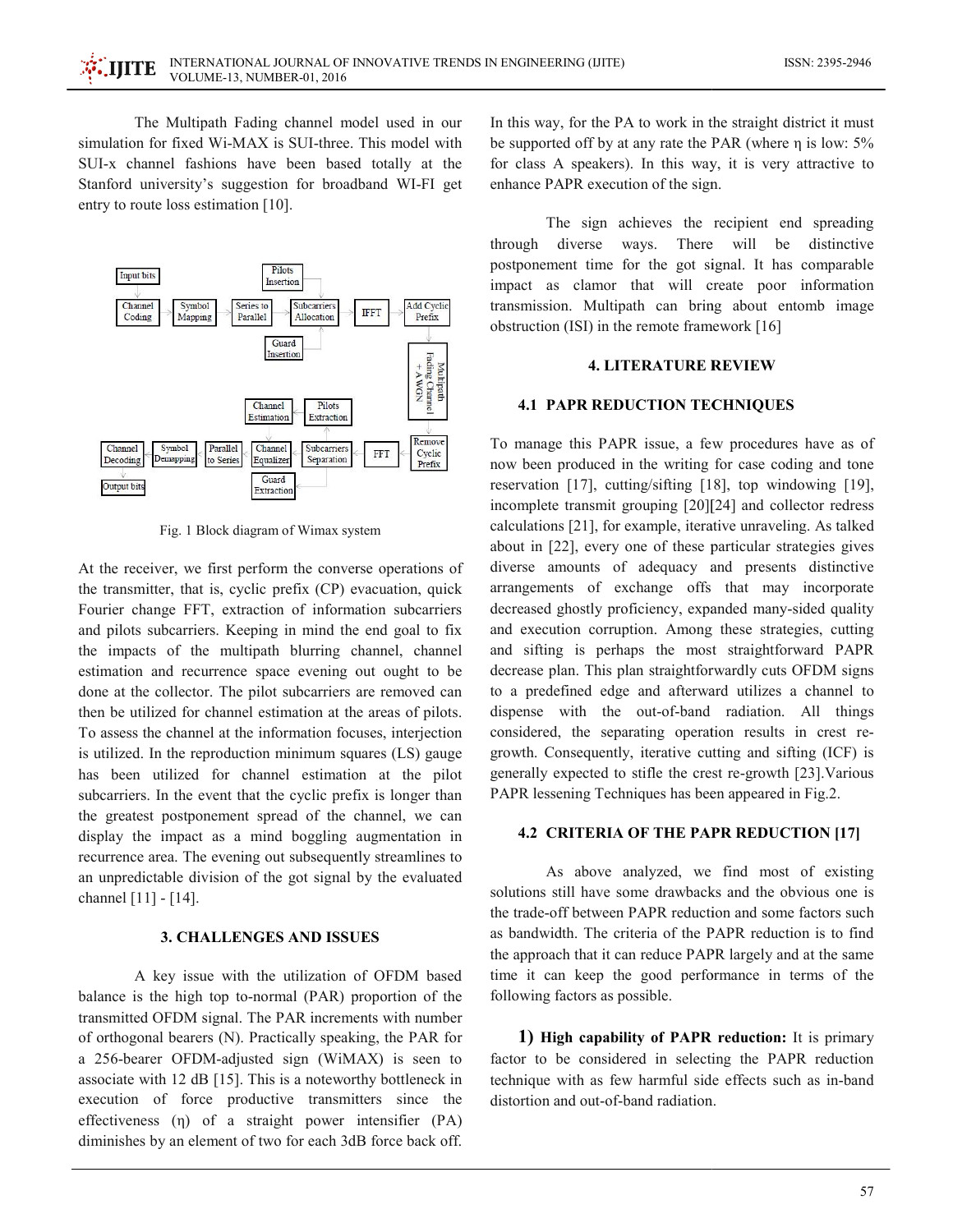

Fig.2 PAPR reduction Technique

2) Low normal force: Although it likewise can decrease PAPR through normal force of the first flags build, it requires a bigger direct operation district in HPA and in this way bringing about the debasement of BER execution.

3) Low usage unpredictability: Generally, manysided quality procedures display better capacity of PAPR decrease. In any case, by and by, both time and equipment prerequisites for the PAPR lessening ought to be insignificant.

4) No transmission capacity development: The data transfer capacity is an uncommon asset in frameworks. The transfer speed development straightforwardly brings about the information code rate misfortune because of side data, (for example, the stage elements in PTS and corresponding bits in CBC). Moreover, when the side data are gotten in blunder unless a few methods for assurance, for example, channel coding utilized. Accordingly, when channel coding is utilized, the misfortune in information rate is expanded further because of side data. Accordingly, the misfortune in data transfer capacity because of side data ought to be maintained a strategic distance from or if nothing else kept negligible.

5) No BER execution corruption: The point of PAPR decrease is to get preferable framework execution including BER over that of the first OFDM framework. In this way, every one of the techniques, which have an expansion in BER at the beneficiary, ought to be given careful consideration by and by. Additionally, if the side data is gotten in mistake at the recipient, which might likewise bring about entire incorrect information outline and in this manner the BER execution is decreased.

6 Without extra power required: The configuration of a remote framework ought to dependably look into the effectiveness of force. On the off chance that an operation of the system which lessens the PAPR require more extra power, it corrupts the BER execution when the transmitted signs are standardized back to the first power signal.

7) No phantom spillage: Any PAPR diminishment procedures cannot wreck OFDM alluring specialized components for example, resistance to the multipath blurring. In this manner, the otherworldly spillage ought to be kept away from in the PAPR decrease.

8) Other elements: It likewise ought to be given careful consideration on the impact of the nonlinear gadgets utilized as a part of sign handling circle in the transmitter, for example, DACs, blenders and HPAs since the PAPR lessening chiefly stay away from nonlinear contortion because of these memory-less gadgets bringing into the correspondence channels. In the meantime, the expense of these nonlinear gadgets is additionally the essential element to outline the PAPR diminishment plan.

## **4.3 ISI REDUCTION TECNIQUES**

Different equalization adaptive algorithm will be used with decision feedback equalizer (DFE) to overcome ISI problem. DFE is much better compare to linear equalizer because it has lower noise enhancement while processing the received signal [25]. But still, ISI is not totally removed from the system even with the help of equalizer. As a solution, cyclic prefix (CP) as a guard interval will be added to help DFE as long as the CP at least equal or larger than channel delay spread [5]. Due to above reason, transmitted symbol that is in linear convolution form change to circular convolution form and ISI will completely eliminated from the system [26]. In order to improve more on wireless communication performance, space time frequency (STF) code had been introduced to spread information symbol over the transmitting antenna. STF will separate spatial and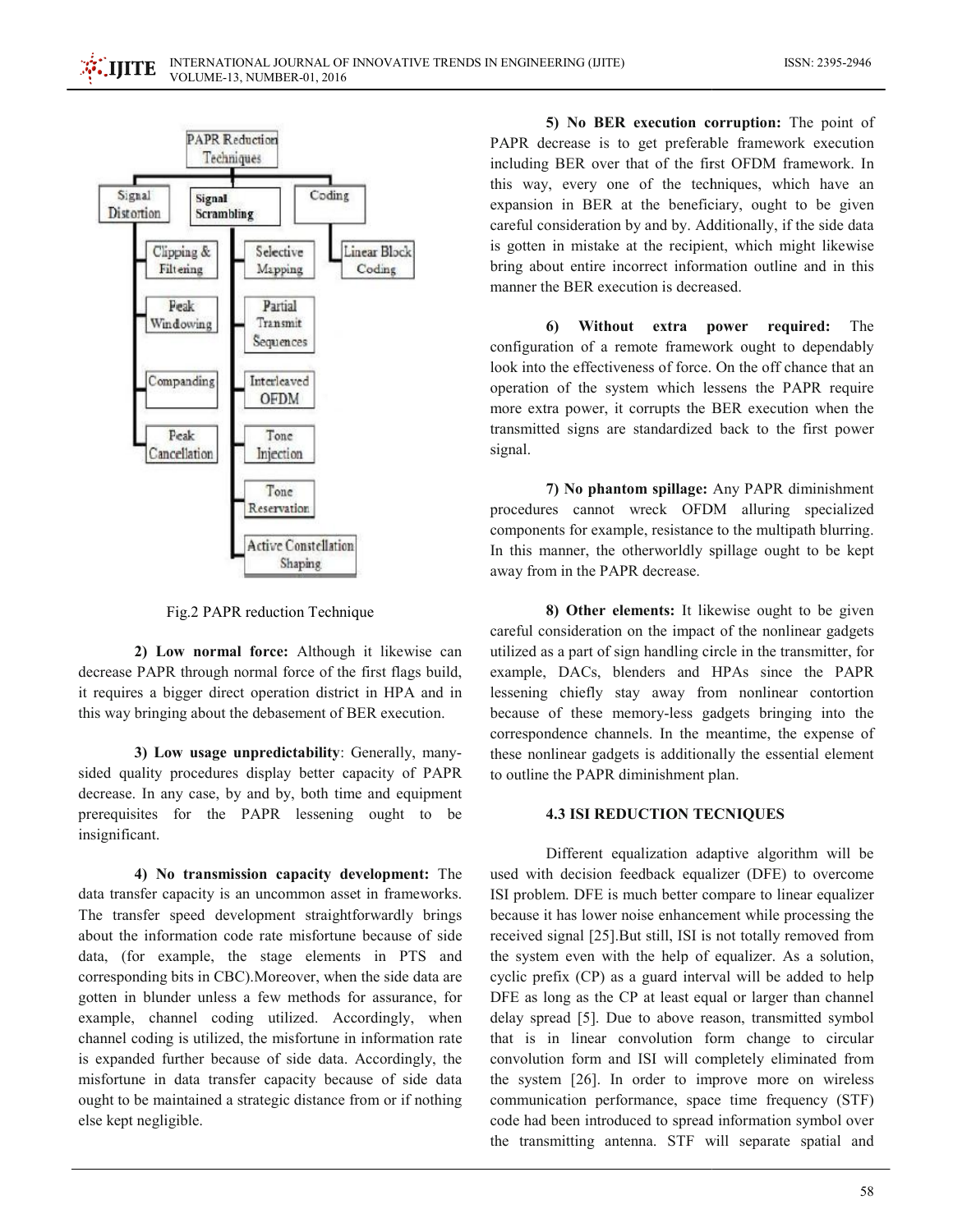frequency diversity by mapping the information symbols to antenna [26].



Fig.3 Simplified Block Diagram of a DFE

## **V RESULT & DISCUSSION**

The Comparison of CCDF and BER based on different PAPR reduction methods are in shown in Fig.4 and Fig.5 respectively, in which we analyzed that exponential Companding technique is best for PAPR reduction and performance based technique, is best for lower BER as compared with other shown techniques.



Fig.4 Comparisons of CCDF based on different PAPR reductions



Fig.5 Comparisons of BER based on different PAPR reductions.

Different methods are compared in terms of power, complexity, Bandwidth and BER in Table-1

|             | Power<br>increas<br>e | Implement<br>ation<br>Complexity | <b>Bandwidt</b><br>h<br>expansion | <b>BBER</b><br>degardatio<br>n |
|-------------|-----------------------|----------------------------------|-----------------------------------|--------------------------------|
| Clipping    | No                    | Low                              | N <sub>0</sub>                    | YYes                           |
| Coding      | No                    | Low                              | Yes                               | <b>NNo</b>                     |
| PTS/SL<br>M | N <sub>0</sub>        | High                             | Yes                               | <b>NNo</b>                     |
| <b>NCT</b>  | No                    | Low                              | No                                | <b>NNo</b>                     |
| TR/TI       | Yes                   | High                             | Yes                               | <b>NNo</b>                     |

## **Table 1 COMPARISON OF DIFFERENT PAPR REDUCTION TECHNOLOGIES**

## **5. CONCLUSION**

In this paper, we described several important aspects, including the distribution of the PAPR, in OFDM systems. Various techniques to reduce PAPR and ISI have been analyzed, all of which have the potential to provide substantial reduction in PAPR at the cost of loss in data rate. transmit signal power increase, BER performance degradation, computational complexity increase, and so on. We also showed that it is possible to reduce the PAPR and ISI of for WiMAX OFDM systems. The effect of ISI using DFE and STF are also discussed.

## **7. FUTURE SCOPES**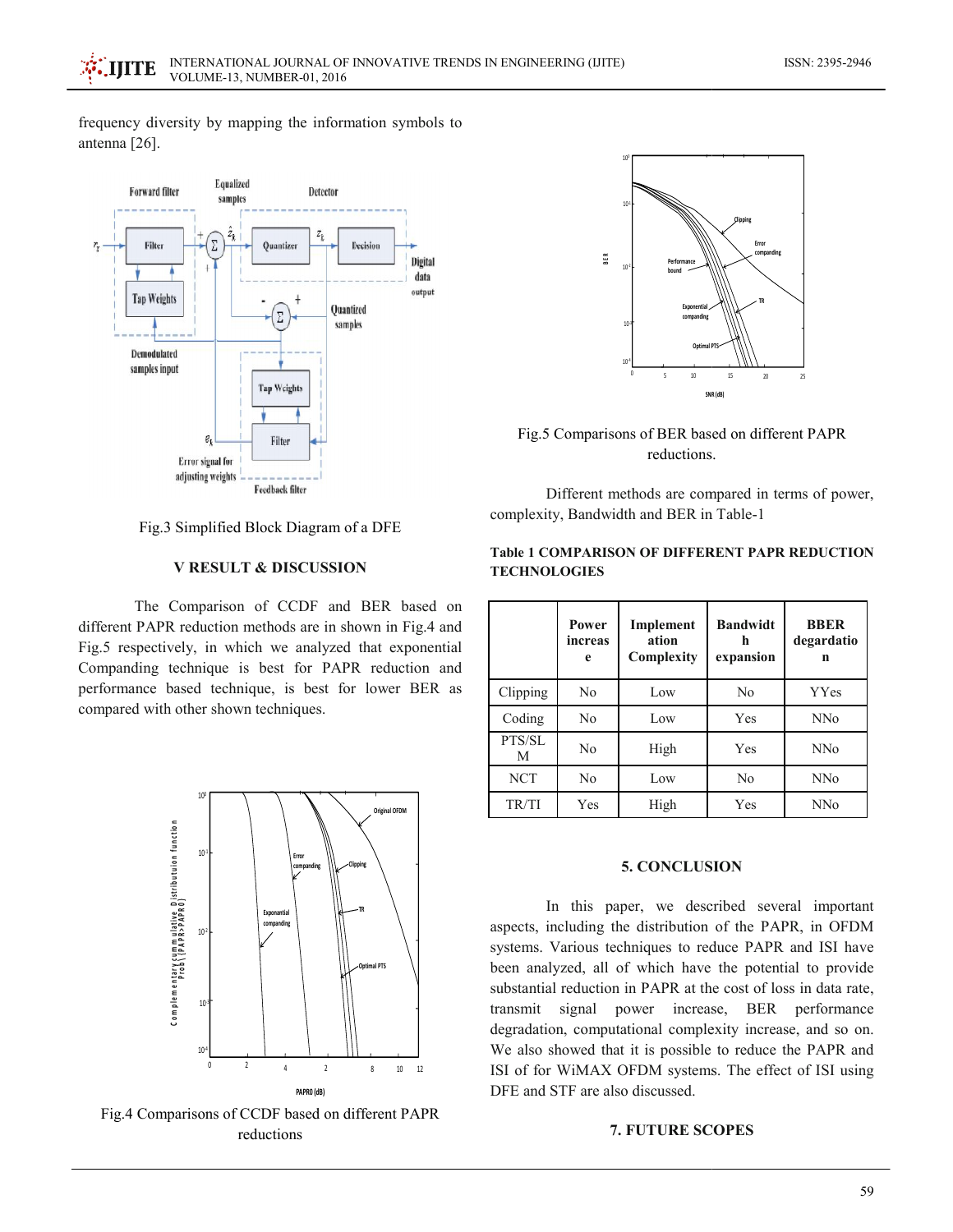With the help of this review we are able to identified the different problem and various technique for its solution. In WiMAX OFDM waste research has been investigated till now, in future we may use different technique, parameter and different environments to reduce the PAPR, ISI and BER.

## **REFERENCES**

- [1] El-Najjar J., Jaumard B., Assi C., "Minimizing Interference in WiMax/802.16 based Mesh Networks with Centralized Scheduling", Proceedings of Global Telecommunications Conference, New Orleans, LA, USA. 2008; p.1-6.
- $\lceil 2 \rceil$ K. Fazel and S. Kaiser, Multi-Carrier and Spread Spectrum System, 2<sup>nd</sup> edition, New York: John Wiley and Sons Ltd, 2003.
- [3] D. Borio, L. Camoriano, L. Presti, and M. Mondin, "Beamforming and Synchronization Algorithms Integration for OFDM HAP-Based Communications," International Journal of Wireless Information Networks, Vol. 13, January 2006.
- Bl. B.Siva Kumar Reddy, "Adaptive Modulation and Coding  $\lceil 4 \rceil$ in COFDM for WiMAX Using LMS Channel Estimator," vol. 2013, no. Cac2s, pp. 23–29, 2013.
- [5] W. ForumTM, "Mobile WiMAX-Part 1: A Technical Overview and Performance Evaluation," White Paper, June, vol. 2.8, p. 15, 2006.
- $\lceil 6 \rceil$ G. R. Gaurshetti and S. V Khobragade, "Orthogonal Cyclic Prefix for Time Synchronization in MIMO-OFDM," no. 5, pp. 81-85, 2013.
- [7] Uma Shanker Jha and Ramiee Prasad, OFDM Towards Fixed andMobile Broadband Wireless Access. Artech House, 2007, p. 65.
- J. G. Andrews, A. Ghosh, R. Muhamed, Fundamentals of [8] WiMAX : Understanding Broadband Wireless Networking, Prentice Hall, 2007
- $[9]$ IEEE Standard,  $802.16e - 2005$ . Part 16 : Air Interface for Fixed and Mobile Broadband Wireless Access Systems, December 2005.
- [10] V. Erceg, K. V. S. Hari, et al., "Channel models for fixed wireless applications," Tech. Rep., IEEE 802.16 Broadband Wireless Access Working Group, January 2001.
- [11] I. Cosovic, S. Kaiser, "A Unified Analysis of Diversity Exploitation in Multicarrier CDMA," IEEE Transactions on Vehicular Technology, Vol.56, No. 4, pp. 2051 - 2062, July 2007.
- [12] M. Engels, Wireless OFDM Systems: How to Make Them Work?, Kluwer Academic, 2002.
- [13] Syed Ahson, Mohammad Ilyas, WiMAX Technologies: Performance Analysis and QoS, CRC Press, 2007.
- [14] I. Cosovic, M. Schnell, A. Springer, "Combined equalization for uplink MC-CDMA in Rayleigh fading channels," IEEE Transactions on Communications, Vol. 53, pp. 1609 - 1614, October 2005.
- [15]  $C.Masse$ ,  $\lq\lq A$ direct-conversion transmitter for WiMAX/WiBro applications," RF Design, January 2006.
- $\lceil 16 \rceil$ Dr. Mary Ann Ingram, "OFDM Simulation Using Matlab," Elsevier, Guillermo Acosta, 2013.
- [17] Sabbaghian, M., Kwak, Y., Smida, B., Tarokh, V.: 'Near Shannon limit and low peak to average power ratio turbo block coded OFDM', IEEE Trans. Commun., 2011, 59, (8), pp. 2042-2045
- $\lceil 18 \rceil$ Urban, J., Marsalek, R.: 'OFDM PAPR reduction by combination of Interleaving with Repeated clipping and filtering'. 14th Int. Workshop on Systems, Signals and Image Processing, 2007, pp. 249-252
- $[19]$ Cha, S., Park, M., Lee, S., Bang, K.-J., Hong, D.: 'A new PAPR reduction technique for OFDM systems using advanced peak windowing method', IEEE Trans. Consum. Electron., 2008, 54, (2), pp. 405–410
- Hou, J., Ge, J., Li, J.: 'Peak-to-average power ratio  $\lceil 20 \rceil$ reduction of OFDM signals using PTS scheme with low computational complexity', IEEE Trans.Broadcast., 2011, 57, (1), pp. 143-148
- Ghassemi, A., Gulliver, T.A.: 'PAPR reduction of OFDM  $\lceil 21 \rceil$ using PTS and error-correcting code subblocking-Transactions Papers', IEEE Trans. Wirel.Commun., 2010, 9,  $(3)$ , pp. 980-989
- Jiang, T., Wu, Y.: 'An overview: peak-to-average power  $[22]$ ratio reduction techniques for OFDM signals', IEEE Trans. Broadcast., 2008, 54, (2), pp. 257-268
- Armstrong, J.: 'Peak-to-average power reduction for OFDM  $\lceil 23 \rceil$ by repeated clipping and frequency domain filtering', IEE Electron. Lett., 2002, 38, (5), pp. 246-247
- $\lceil 24 \rceil$ Lahcen, A. "PAPR Reduction Performance For Wimax OFDM Systems", Third International Workshop on RFID and Adaptive Wireless Sensor Networks (RAWSN), 2015, pp. 29-32